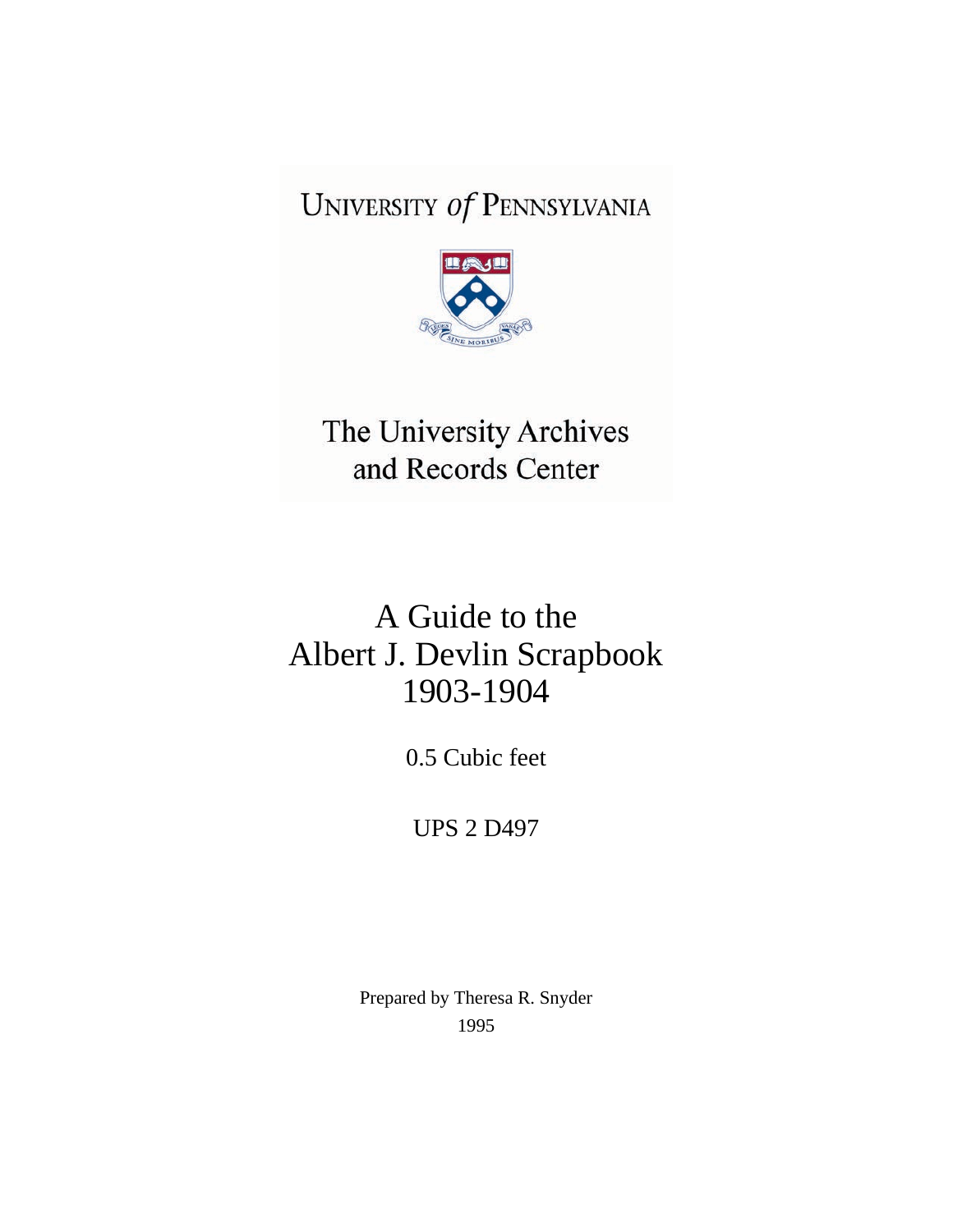The University Archives and Records Center 3401 Market Street, Suite 210 Philadelphia, PA 19104-3358 215.898.7024 Fax: 215.573.2036 [www.archives.upenn.edu](http://www.archives.upenn.edu)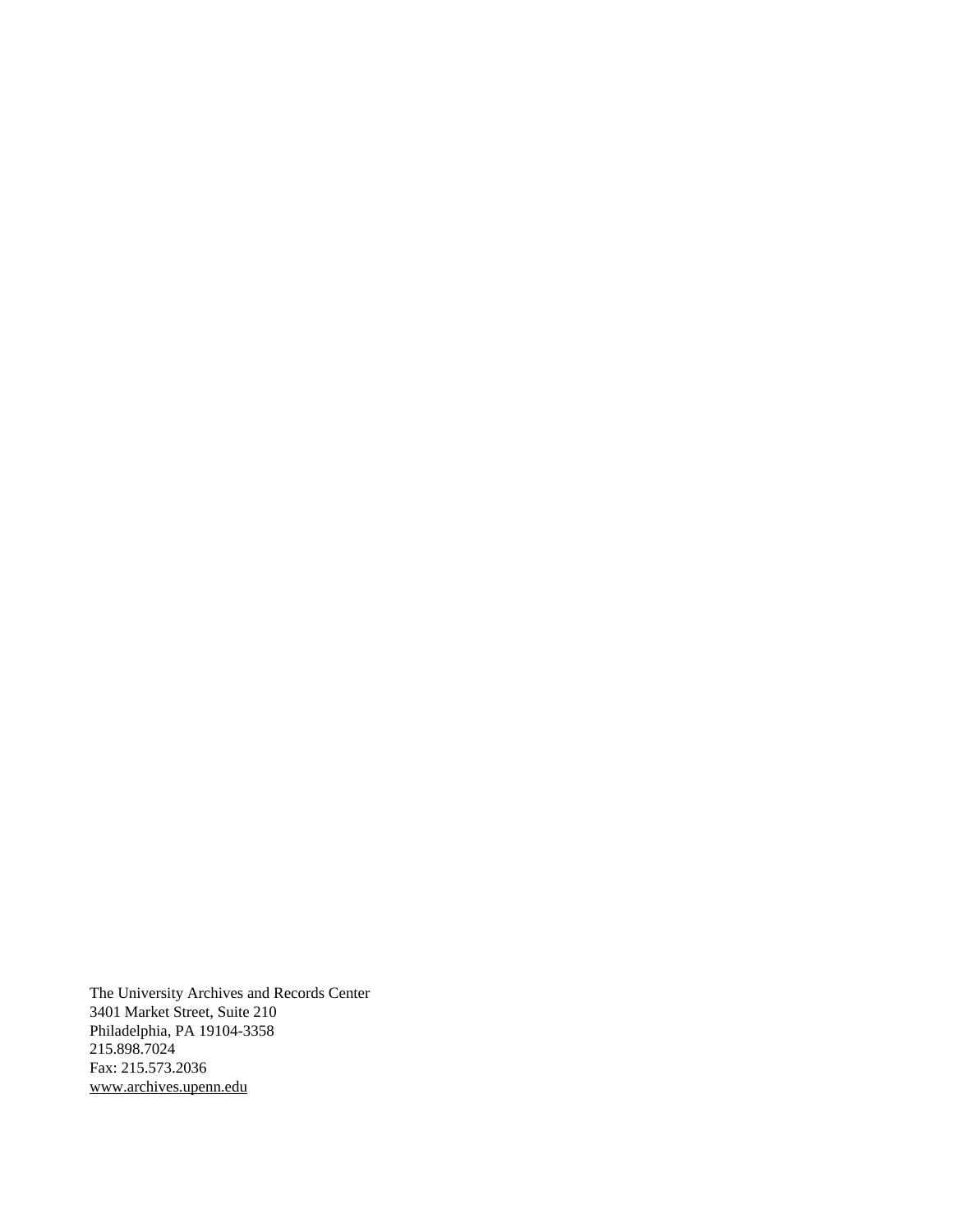## **TABLE OF CONTENTS**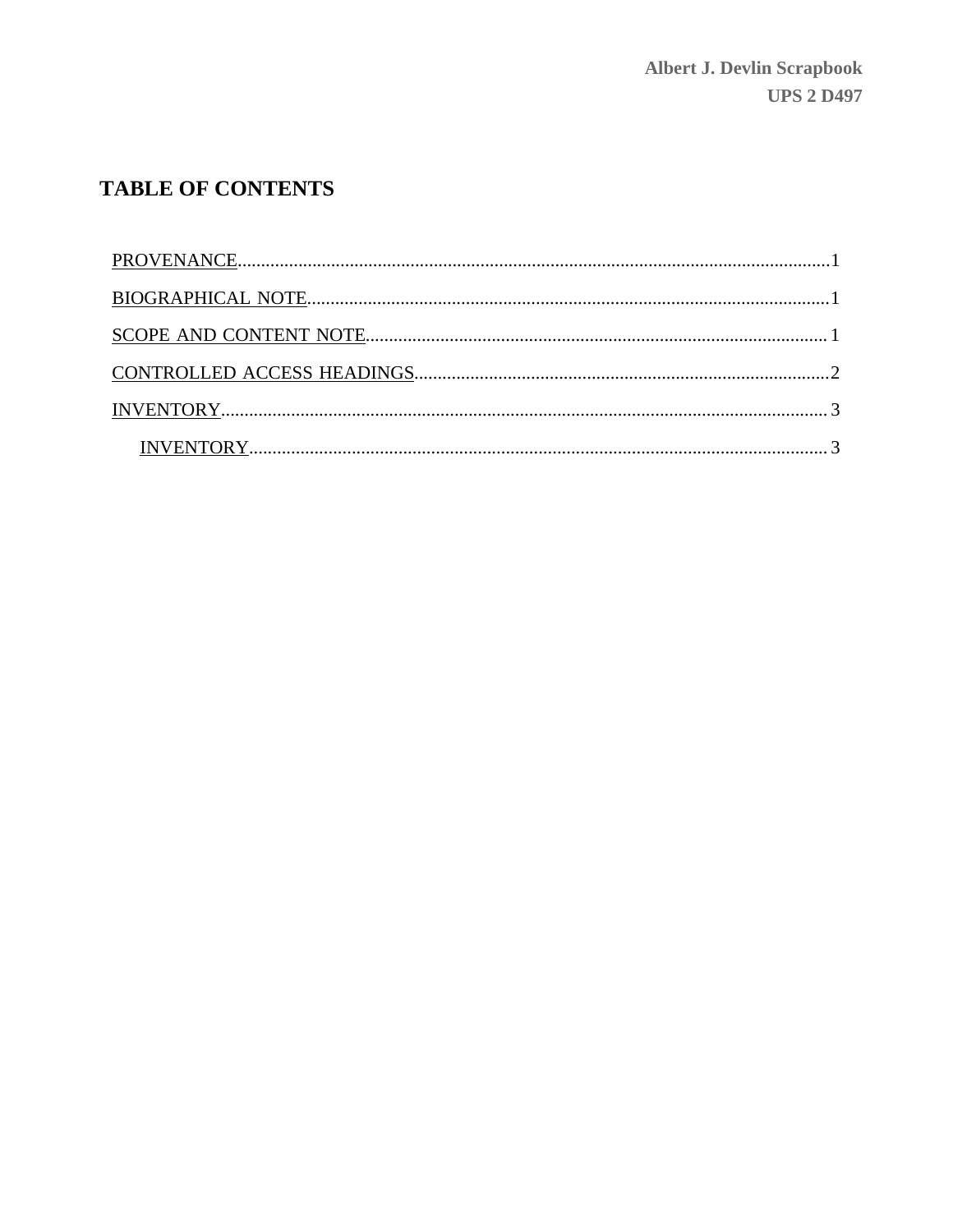**Albert J. Devlin Scrapbook UPS 2 D497**

## **Guide to the Albert J. Devlin Scrapbook 1903-1904**

#### **UPS 2 D497**

#### 0.5 Cubic feet

Prepared by Theresa R. Snyder 1995

*Access is granted in accordance with the [Protocols for the University Archives and Records](http://www.archives.upenn.edu/home/protocols.html) [Center.](http://www.archives.upenn.edu/home/protocols.html)*

#### **PROVENANCE**

<span id="page-3-0"></span>Gift of A.R. Devlin, 1992.

#### **BIOGRAPHICAL NOTE**

<span id="page-3-1"></span>Albert Joseph Devlin attended the University of Pennsylvania School of Medicine and graduated with a Medical Degree in 1904. While at the University Devlin played on the baseball team in the position of pitcher and served as captain of the team.

#### **SCOPE AND CONTENT NOTE**

<span id="page-3-2"></span>Scrapbook, 1903-1904, of Albert Joseph Devlin's baseball activities containing almost exclusively newspaper clippings reporting on games. Includes seven baseballs, 1903-1904, with each giving the team played and the final score of the game.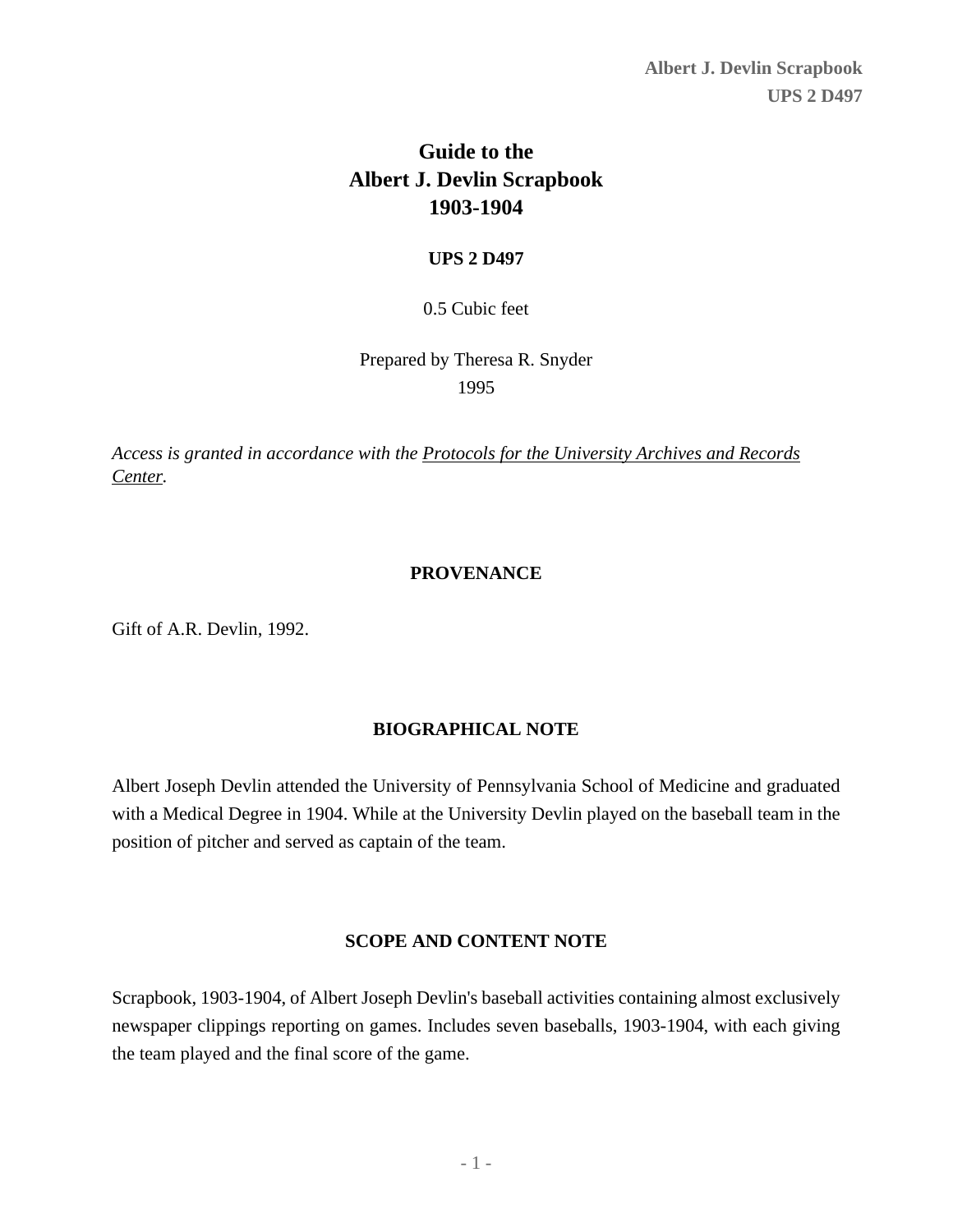**Albert J. Devlin Scrapbook UPS 2 D497**

### **CONTROLLED ACCESS HEADINGS**

### <span id="page-4-0"></span>**Subject(s)**

- University of Pennsylvania. Athletics
- University of Pennsylvania. Baseball